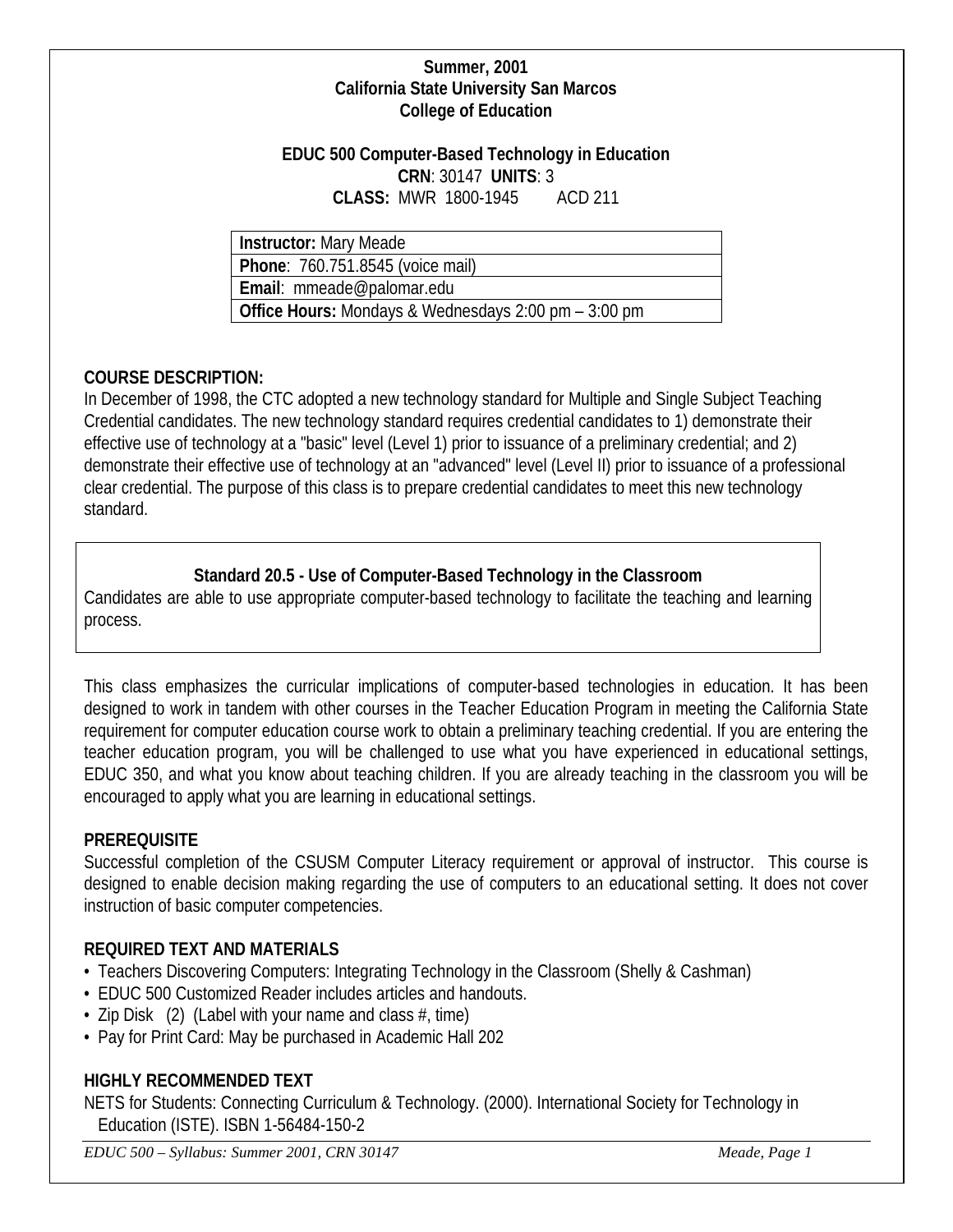#### **Optional Resources**

**•** Online at<http://www.blackboard.com/courses/CBT>

## **COE Mission Statement**

The mission of the College of Education Community is to collaboratively transform public education by preparing thoughtful educators and advancing professional practices. We are committed to the democratic principles of educational equity and social justice for all learners, exemplified through reflective teachers, learning and service. We value diversity, collaboration, professionalism and shared governance.

## **COURSE OBJECTIVES**:

This class will help you to:

- gain proficiency in the use of computers
- make informed and critically reflective decisions regarding the choice, use and creation of educational technology applications

The following required competencies for all California teachers have been established by legislation. Commencing January 1, 2000, the minimum requirements for the preliminary multiple or single subject credential include demonstration of the ability to do the following:

(1) Identify issues involved in the access to, use of, and control of computer-based technologies, including, but not limited to:

(a) the impact of technology upon the learning process;

(b) the moral, legal, and ethical implications, including copyright infringement;

(c) the economic and social implications of that access, use, and control, including the need to provide equitable access to technology.

(2) Demonstrate, within appropriate subject areas and grade levels, the application and use of computer-based technology as a tool to enhance the development of problem solving skills, critical thinking skills, or creative processes through course-based projects and demonstration lessons. Demonstrate knowledge of basic operations, terminology, and capabilities of computer-based technology and the use of computer hardware, software, and system components.

(3) Appropriate to the subject area and grade level, demonstrate a basic understanding of and ability to use representative programs from each of the following categories:

(a) computer applications and electronic tools, such as word processing, data bases, graphics, spreadsheets, telecommunications (including email), portfolio management, page-layout, networking, reference, and authoring software;

(b) technology-based activities, such as simulations, demonstrations, tutorials, drill and practice, and interactive software;

(c) utility programs for classroom administration, such as those for record keeping, gradebook, lesson planning, generating instructional materials, and managing instruction.

(4) Demonstrate the application and use of computer-based technologies as tools to enable the development of problem-solving skills, critical thinking skills, and creative processes. Examples of such skills and processes are: gathering and analyzing data, generating and testing hypotheses, classifying, comparing and contrasting, inferring, evaluating and composing and designing.

*EDUC 500 – Syllabus: Summer 2001, CRN 30147 Meade, Page 2*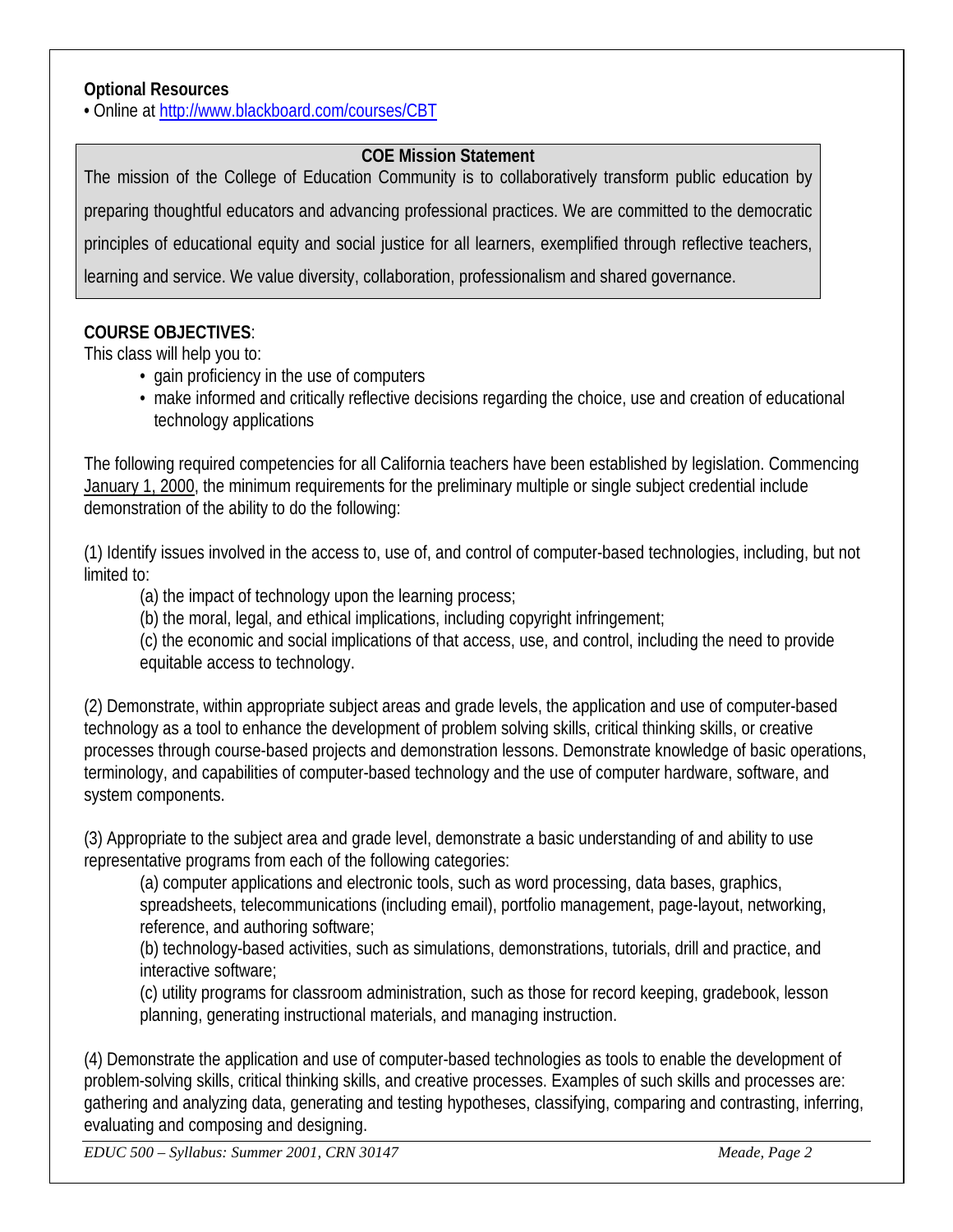## **ADMINISTRATIVE REQUIREMENTS OF STUDENTS**

This class will utilize distributed learning instructional strategies. Students must keep up with class assignments from week to week and will complete the lab assignments in both on-campus or off-campus locations. Plan to spend up to seven hours out of class each week to complete required readings, complete or expand lab assignments and to gain familiarity with educational technology applications.

Students are required to keep a copy of all work and are expected to submit examples of best practice for their portfolio evaluation. All proof of work accomplished is the responsibility of the student. Students are advised to construct a notebook style portfolio of the work done over the semester to serve as a professional portfolio and sampling of technology accomplishments.

Please be sure to read and understand the CSUSM policy on plagiarism and cheating as it will be strictly enforced. Academic dishonesty including plagiarism or copyright infringement will be reported to the University and will result in a course grade of F.

## **Attendance Policy**

Due to the dynamic and interactive nature of this course, all students are expected to attend specifically designated classes and communicate regularly with email study groups and instructor to participate in distributed learning activities. Attendance for EDUC500 is measured by the degree of active participation both online and in class, the quality of lab work assignments, and the degree of investment as evidenced by positive interaction with professor and peers. Should the student have extenuating circumstances, s/he should contact the instructor as soon as possible.

## **GRADING PROCEDURES AND ASSIGNMENTS:**

California State University San Marcos has adopted an all-university writing requirement. In each course, students are required to write at least 2500 words in essays, exercises, papers and examinations.

## • **Lab & Writing Assignments = (50%**)

Lab Assignments: #1, #3, #4, #6, #7, #10 = 25, 25, 25, 25, 30, 200 (305 points total)

Writing Assignments: #2, #5, #8, #9, #11 = 15, 15, 15, 50, 100 (195 points total)

Lab Assignments will reflect work done at the computers in class or on your own time. All assignments should be printed out free of spelling and/or grammar mistakes. Writing Assignments will enable you to reflect on various aspects of software and Internet application integration in your classroom curriculum.

# • **Final Exam: #12 = (30%)**

The final exam will cover all material taught from the textbook

# **• Class Investment (20%)**

Your investment in this class is demonstrated through regular class attendance and participation, through active, constructive and creative contributions - both online and in class. Your experience, teaching and computer expertise, will benefit everyone and provide a valuable resource for the class. Dependability and promptness are expected. Unexcused absences will be penalized. Late assignments will receive 10% reduced points per week. If you find you cannot be in class, please make sure another class member delivers your assignment.